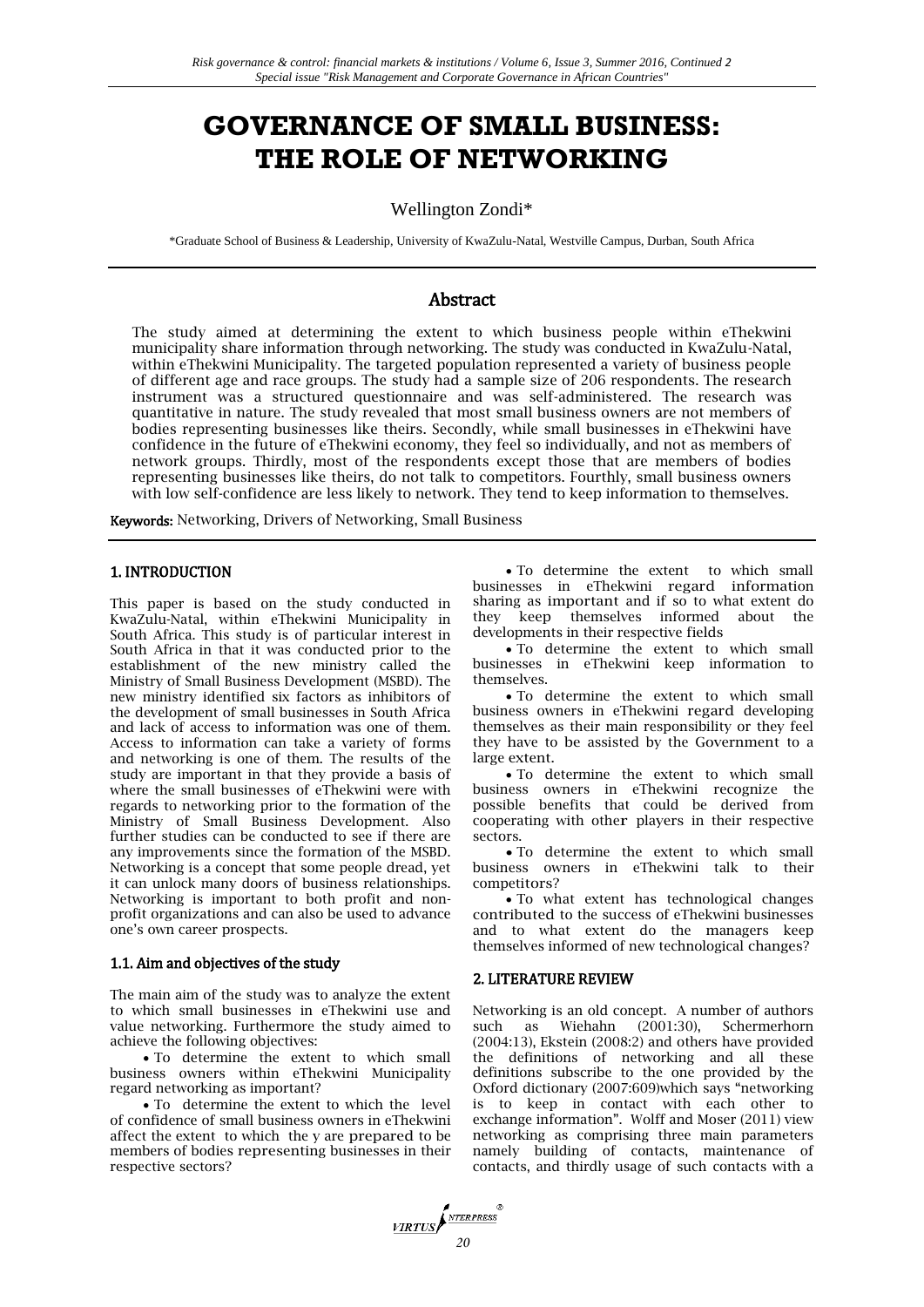view of enhancing the position of the business entity.

According to Moller and Halinen (1999) the competitive environment of firms is undergoing a fundamental change . This view is shared by Gay (2014) who argues that this competitive environment is dynamic, complex, global, and dynamic. Traditional markets are being replaced by networks. Moller and Halinen (1999) argue that from a conceptual point of view this means that businesses have to look beyond ordinary customer and supplier relationships into intricate webs of forming research and development networks, deep supplier networks, and competitive coalitions. According to Nierenberg (2007) networking is a mindset and a strategy for life to create connections that could last a lifetime in all areas of one's life. "People come into your life for a reason, a season, or a lifetime. When someone is in your life for a reason, it is usually to meet a need you have expressed. They have come to assist you through difficulty to provide you with guidance and support, to aid you physically, emotionally and spiritually. They may seem like a godsend and they are. They are there for the reason you need the m to be" (Nierenberg 2007:1). Nierenberg (2007) emphasized the importance of relationships both to individual people and business organizations. The author argued that when making a deliberate contact you are aiming to gain something , could it be guidance, spiritual support, or words of wisdom. The author's words suggest that networking is therefore a tool for relationship building. Parties that are involved in a relationship share information. It could be argued therefore that networking is a deliberate meeting of people with the aim of sharing information. It is very important to note that the key word here is "deliberate". According to Nierenberg (2007:3) networking is about creating and developing opportunities through meeting and "connecting the dots" among the people you know. This description of networking by Nierenberg does not mean that people do not network with people they do not know but is an emphasis that networking is all around us. In other words it means that the people you know are the beg inning of a great networking process. It has become extremely important that once the business organization has found clients that they are nurtured. According to Nierenberg (2007) this requires the business organization to perform a number of tasks, including befriending their clients, providing dazzling service to their clients, and placing their needs first(Nierenberg 2007:45). To be able to do this, the business organization has to rely on other stakeholders. It follows therefore that a good relationship with those stakeholders would have a great impact on the relationship the business organization has with its clients. Such positive relationships are a product sharing information. According to studies conducted by Landes (1998) and Chandler (1977) until the 19th century organizational forms like the functional form, vertical integration, the divisional form, business units and the matrix developed. The authors argue that all of these acted autonomously simple because these were the days when the communication infrastructures as well as transport facilities were still underdeveloped. The authors argue that for these forms of business to ensure

effective production processes they had to ensure continuous throughput of materials. According to De Man (2004) in the course of the 1980s a change in this trend gradually took place and companies started to look actively for new partners to jointly develop business. According to De Man (2004) this new trend has become greater and that firms are increasingly embedded in networks of alliances. The author argued that the overall effect is that networks are becoming the dominant organizational form in many economies. Ford, Gadde, Hakansson, Snehota (2003) supported De Man's (2004) argument when they said that no company can be an island in today's business world. It could be argued that in today's business world business organizations are locked into a complex network of relationships with sup pliers, customers and other business partners. Ford et al (2003) argued that to be effective, small business owners must form relationships with other businesses and constantly assess these relationships and the intentions, actions and reactions of their counterparts within them. Networking among other things involves sharing information and keeping abreast with technological changes. It can be used as a strategic tool of forming new relationships.

## 2.1. Areas in which networking plays a role

Networking is not only important to people who know one another but is also important to people who have just met. The world is full of people who, from time to time, move from one place to another. In some cases people relocate to other countries taking their families with them. In such cases, as Widzio (2015) argues, networking helps in integrating such families with existing social network. According to Widzio (2015) networking in such cases can take different dimensions such as attendance of birthday parties right up to exchanging vital business information. Networking need not necessary be undertaken physically in this day and age networking can be embarked on via electronic networks. According to Nowinski and Rialp (2015) the formation of new ventures is frequently preceded by networking. Nowinski and Rialp (2015) went further to suggest that networking unlock international business opportunities and this is evidenced by an increase in the internalization of certain firms. According to Al-Mommani, Al-Afifi and Mahfuz (2015) networking is not only limited to establishing new markets or new ventures but is also important in increasing the competitive value of a business especially Small, Micro, and Medium Enterprises (SMME's). A-Mommani et al. (2015) argue that such maximization of competitive value of the business depend largely on the way social media has shaped the marketing strategies of businesses. They further argue that partnerships formed through networking and the development of electronic media businesses has been able to reach a broader market than was the case before. According to Ajdari and Talebi (2015) networking also reduces innovation obstacles that Small and Medium-sized Enterprises often have to deal with. According to Adjari and Talebi (2015) such obstacles can be classified into three categories namely cost related innovation obstacles, Knowledge-related innovation obstacles, and market-related innovation obstacles. Through networking with these obstacles can be mitigated.

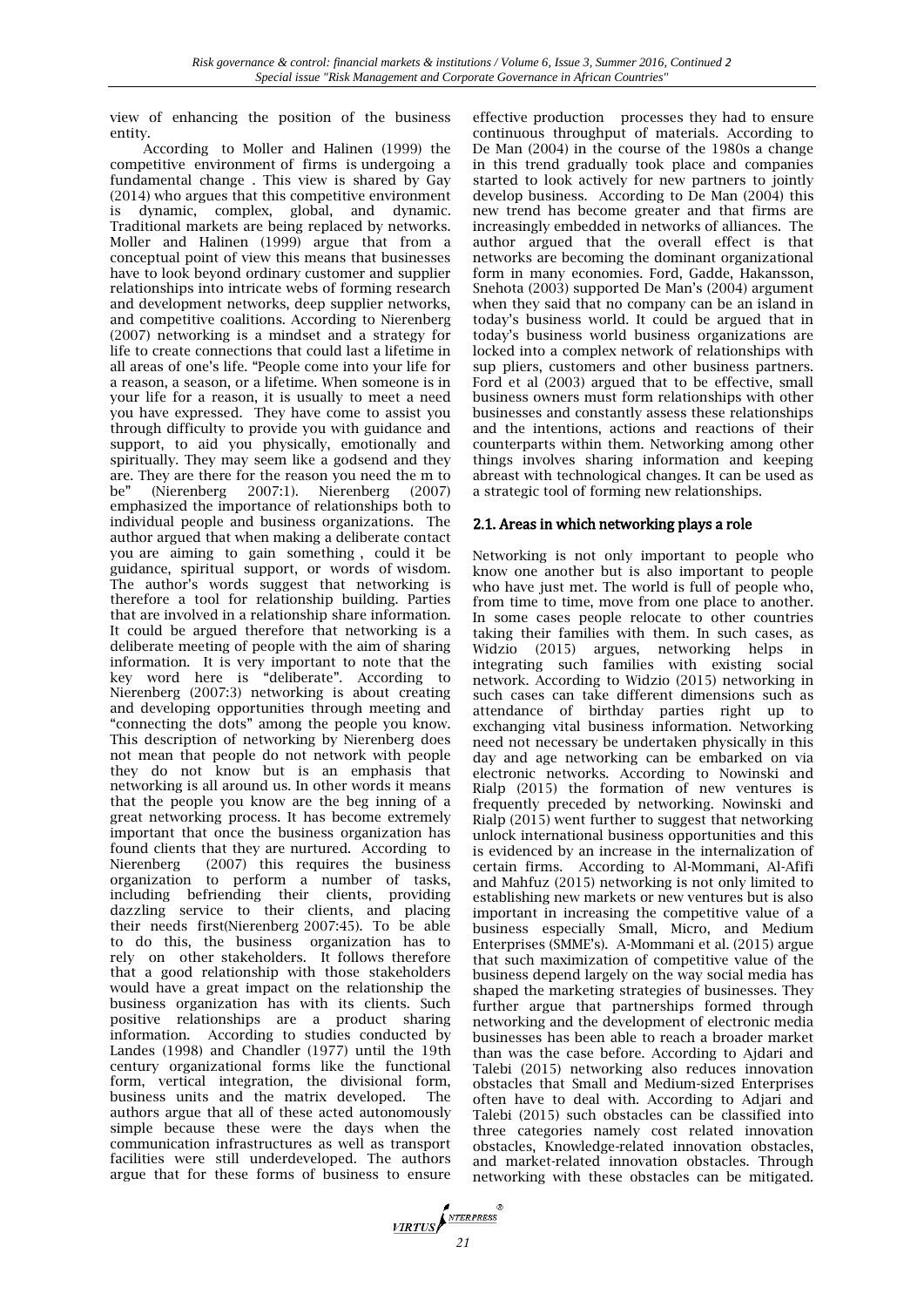Networking is not a western notion but is embraced by all nations and all religious beliefs. For example, Jan, Abdullah, and Momen (2015) indicate that social networking within the Muslim communities especially in Malaysia, has increased beyond expectations.

## 2.2. Common mistakes about networking

 *Others are better than me at networking.* According to Clifton (2006) people make assumptions that others are better at networking than they are. The author recommends that one must not make assumptions about others' effectiveness at networking. The author argues that making such assumptions is something that can strike fear into the hearts of even seasoned professionals (Clifton 2006:11).

 *Networking is for extroverts.* According to Lynch (2009) one does not need an outgoing personality to be a good networker. The author argues that while extroverts may find it easier to start conversations they may shine the spotlight too long on themselves. Lynch said "what's important about your personality is not how you come across on the outside, but the kind of person you are on the inside that gets others to react to you in a favorable way." (Lynch 2009:2). The author also argues that introverts tend to be good at listening and that this is an advantage in relationship building. The author gives examples of famous introverts as listed by Marti Olsen Laney in his book 'The Introvert Advantage' Michael Jordan, Bill Gates, Steve Martin all made the list.

 *Networking is about manipulating others.* Lynch (2009) argued that a good networker is the one who people help because of the kind of person he or she is, not because they have been manipulated or forced to help (Lynch 2009: 2).

 *Networking is about joining e very group available.* Clifton (2006) argued that while it is important to be enthusiastic when joining groups, care ought to be taken. Lynch (2009) argued that it is important for a business person not to spread himself or herself too thinly to attend all the meetings since he or she has a business to run and/or personal commitments to keep as well. (Lynch 2009:17).

 *I will start networking once I am totally comfortable about dealing with people.* Clifton (2006) argued that successful networking is not the same thing for everyone. The author said "some people may just want to learn how to approach a roomful of strangers at a party; others may have been told that an important part of their job is meeting new people and finding clients" (Clifton 2006: 5). The author argued that it is important to take it one step at a time.

## 2.3. How to develop a smart networking system

 *Have realistic goals.* According to Lynch (2009) some people do not network because they fear to be branded as having an 'agenda'. The author quotes the American Heritage Dictionary when defining the word 'agenda'. According to Lync h (2009) the dictionary defines 'agenda ' as "a list of things to be done." The author argue d that based on the definition of the term 'agenda '

business people should not fear anything since it also means persuading a goal. (Lynch 200 9:16). Zeigler (2005) said "if you don't believe you can reach your goal, there is a high statistical probability you won 't," (Zeigler 2005:26). The author argued that one needs to make sure that one has the time and the resources to achieve the goals in the allotted time frame. The author alsoargued that in order to complete a project or task, it is important to believe you can do it. ( Ziegler 2005: 27). According to Ziegler (2005) setting realistic goals requires one to identify obstacles to achieving one's goal. According to the author, the number one reason why people fail to achieve their goals is that they don't leave room for anything to go wrong. The author argued that obstacles could be tangible or only in a person's mind. (Ziegler 2005: 18).

 *Develop the correct mindset.* According to Lynch (2009) the business person's interest and desire to have his or her business grow have to be strong enough to break the inertia of keeping information to himself or herself. The author argue d that understanding what networking is, how it can help a business person achieve his or her business goals is the first step in developing a w inning mindset. (Lynch 20 09:6). Nierenberg (2007) gives a few tips on how a business person can change the mindset. Any business person must: understand that networking is part of his or her life, understand that networking is all around, understand that networking becomes natural, and understand that networking is an exercise in attitude. (Nierenberg 2007: 1-6).

 *Position yourself.* According to Nierenberg (2007) a business person's brand is who he or she is. The author said "Your brand is who you are and what people think about when they hear your name or think about you ," (Nierenberg 2007:16). The author suggested four steps to get started in branding yourself as a business person. The author suggested that firstly, one has to write down his or her unique selling points. Nierenberg (2007) argued that we all have them. The author suggested that the second thing to do is to define what makes one unique. Thirdly, one has to identify how one 'lives' his or her brand. Fourthly, one needs to identify what people think of when they hear one's name. Once the above has been done the positioning statement could then be put together and continually upgrade it (Nierenberg 2007:15). According to the author the positioning statement should answer the following: Who are you?, What business are you in? Or what business do you want to be in?, Who do you serve?, Who is your competition?, How do you differentiate yourself?, What unique benefit do you provide so that someone says: "He/ she is the one for you on this project, job, etc ," (Nierenberg 2007:16). The author argues that your personal brand statement should meet the following requirements: Hearing it makes people go "wow", Is only one breath long, Clearly states practical benefits, Reflects your own personality, Projects confidence and energy, Can be made into an even shorter form, Can change over time, and Can be repeated easily by others. (Nierenberg 2006: 18-19).

 *Create connections.* According to Clifton (2006), four things can happen to a person when creating connection s for the first time and

*VIRTUS*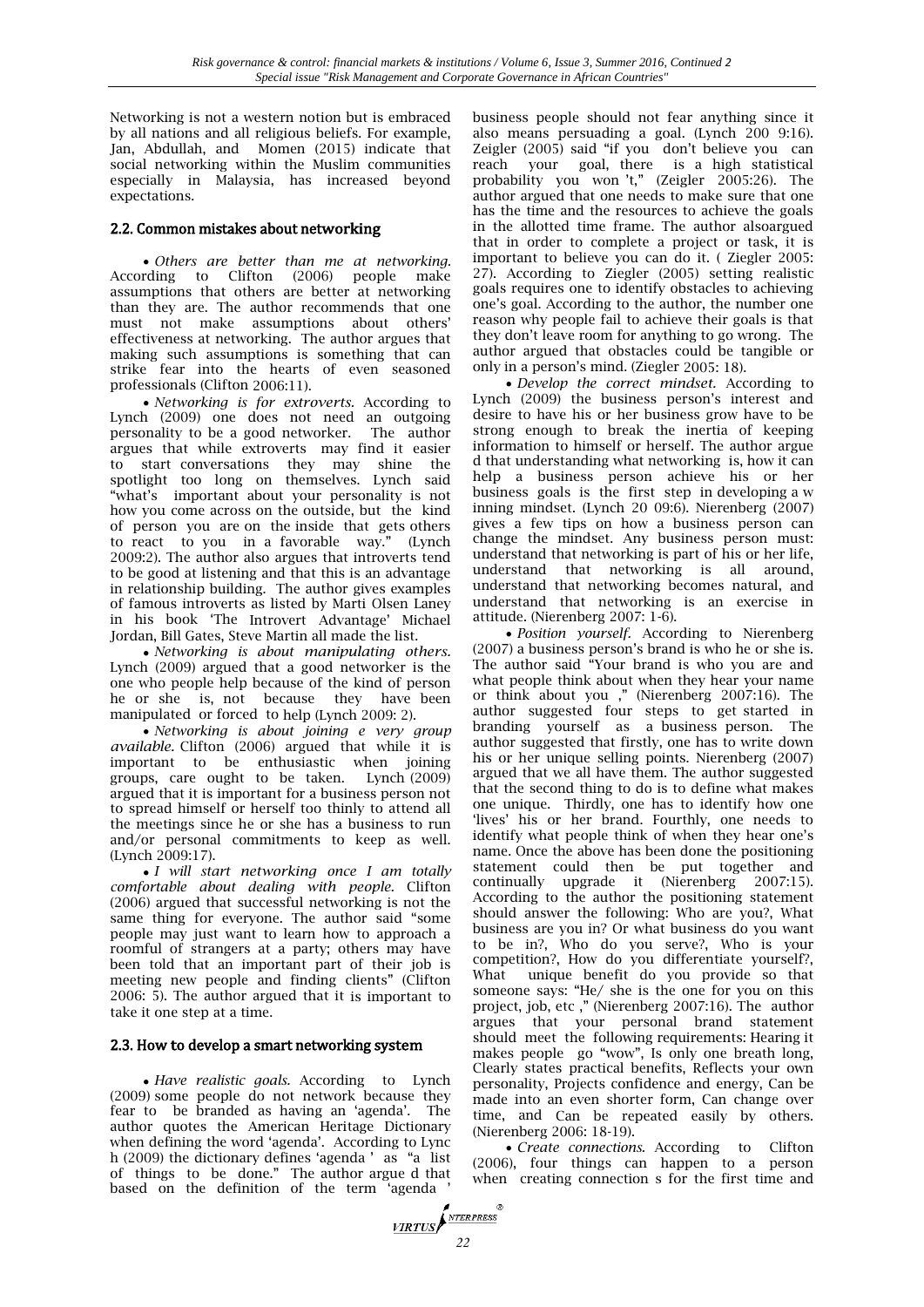they are sense of hum our failure, loss of memory , odd or embarrassing behavior, and becoming breathless. The author argue d that sometimes people get caught up in the business of networking and achieving their goals that they end up forgetting to relax and make the most of the experience. The author argues that it is important for one to be oneself and let one's personality do the work. The author also argues that people cannot remember everything and therefore it is advisable to write down important names, dates, place, etc so that one remembers key information. According to Clifton (2006), odd or embarrassing behavior is all too common when meeting people especially for the first time.

 *As for becoming breathless, the author recommends that a deep breath be taken if one feels nervous.* (Clifton 2006:48).The author also recommended that a person should be himself or herself, professional and be prepared for each specific event. Nierenberg (2006) also gave good tips on how to create connections. Nierenberg argue that one needs to be curious about the people one is networking with or meeting by asking questions about themselves. The author said "when you ask people – even those you know well –about themselves, you find new things, topics, and interests to file away and share with them when life presents them ,"(Nierenberg 2006: 28). Nierenberg (2006) also suggested that when creating connections it is vital to notice people and things about them. This includes acknowledging their presence, using their names and giving cred it where it is due.

 *Know that you can do it since you have done it already.* As mentioned above, as people we have a network already in the form of our families, our friends and people we have gone to school with. It follows therefore that when business people network they are not starting from scratch.

 *Dream about a better tomorrow.* Rubino and Terhune (2006) said "people who are on a mission to accomplish great things find having a great attitude much easier because such an attitude comes with a high degree of expectation for a better tomorrow. If you know that tomorrow is going to be no better than today, it is hard to be optimistic in moo d and activity"(Rubino and Terhune 200 6:10).

 *Have a personal mission and values statement*. Rubino and Terhune suggested that one needs to create written values, and vision statements which spell out who one is and what one wants one's life to become. The authors argue d that the written values and mission statement s could be used when one is left momentarily disheartened after a setback. They argued that the written statements will he lp one to refocus on one's ultimate destination and reconnect with one' s passion ,"(Rubino an d Terhune 20 06:11).

 *Associate with people who will be a fertile ground for a great attitude.* Robino and Terhune (2006) quoted the proverb that reads "bad company corrupts, '' when emphasizing the effect that bad people could corrupt a previously good attitude. The authors argue d that you need to associate with people who energize you if you want to create and maintain a great attitude (Rubino and Terhune 2006:11).

 *Master the critical basic skills.*One of the critical basic s kills a person needs to master is to be self-disciplined. According to Robino and Terhune (2006), there are four applications of self- discipline that can pay huge dividends.

 *Do your research.* Nierenberg (2007) in her book titled 'savvy networking' emphasized the importance of doing research before going out to network. Nierenberg said "Before you attend a meeting, research who is organizing it. Research the speakers, the topics, and the issues relevant to the meeting"(Nierenberg 2007:55).

 *Be informed.* Wiehahn (2001) said that it took the radio thirty years to build up an audience of fifty million listeners. It took the computer sixteen years, television took thirteen years, but the Internet only took four years to do the same. This statement emphasizes the importance of keeping up to date with new information and technology. According to Wiehahn (2001), the new sources of information are crucial in keeping one informed. Besides using Internet, world wide web , chat rooms business people could keep themselves informed by joining professional bodies, subscribe to magazines, increase their genera l knowledge by reading newspapers, weekly journals, and by attending seminars and conferences" (Wiehahn 2001:28).

 *Use social networking site.* We live in a technology world therefore technology should be used to network. Social networking sites are highly recommended as a tool to develop a smart networking system. According Hopkins (2003) the main purpose of social networking sites is the explicit representation of relationships.

## 3. RESEARCH DESIGN

## 3.1. The population of this study

The population of this study comprised of a variety of small business owners in eThekwini i.e Durban area in KwaZulu-Natal. These are the business people registered with the Small enterprise development agency and at the time of the study there were about 1500 of them.

## 3.2. The sample of the study

The sample of this study comprised of 206 small business owners. That is approximately 14% of the total population. These were selected using simple random sampling meaning small business owners within eThekwini area had an equal chance of participating in the study.

## 3.3. Research methodology

The study was of a quantitative nature due to the large sample that was targeted.

## 3.4. Research instrument

The questionnaire arranged in a form of a Likert scale was used as the research instrument. This questionnaire was self-administered and comprised of 25 closed questions written in English.

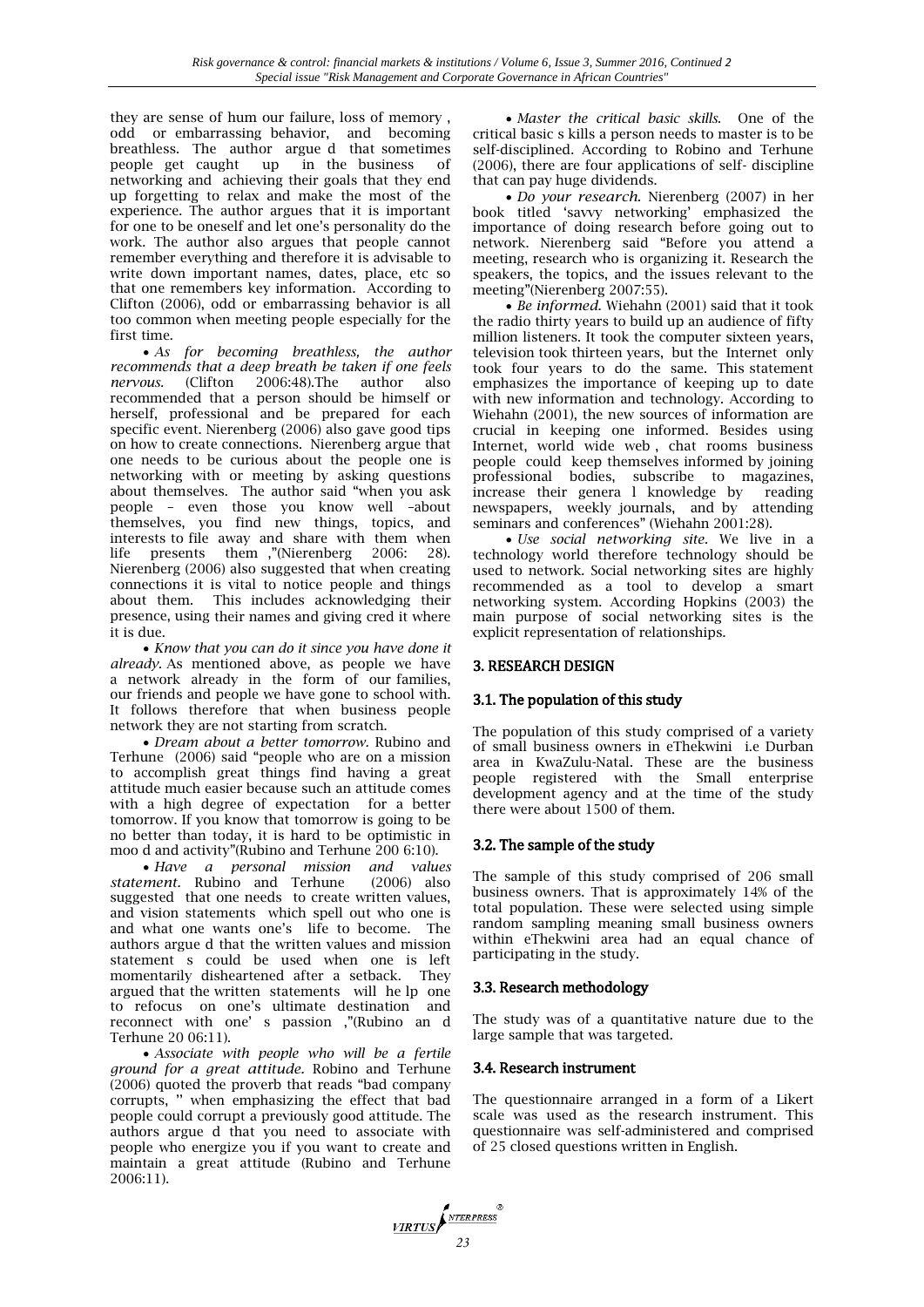## 3.5. Reliability

The study used Cronbach's alpha coefficient to measure reliability and in this study it was calculated to be 0.78 which meant the results could be relied on.

# 3.6. Data analysis

Data was analyzed using the Statistical Package for Social Sciences software (SPSS).

#### 4. DISCUSSION OF THE RESEARCH FINDINGS

**Table 1.** To what extent do small business owners within eThekwini Municipality regard networking as important?

|                 | Freauency | Percent | Valid percent | Cumulative percent |
|-----------------|-----------|---------|---------------|--------------------|
| Least likely    |           | 1.5     | 1.5           | 1.5                |
| Less likely     |           | 2.9     | 2.9           | 4.4                |
| Unsure          | 33        | 16.0    | 16.0          | 20.4               |
| Definitely      | 79        | 38.30   | 38.30         | 58.7               |
| Most definitely | 85        | 41.30   | 41.30         | 100.0              |
| Total           | 206       | 100.00  | 100.00        |                    |

The responses that were received indicated that 79.6% of them viewed networking as definitely important. Furthermore analysis of the data showed that 64% of the respondents are not members of business organizations representing business in their respective sectors and yet when asked

whether or not they would like join such bodies representing business in their respective sectors, a total of 73.7% indicated that they would. This suggests that they realize the importance of networking.

**Table 2.** To what extent does the level of confidence of small business owners in eThekwini affect the extent to which they are prepared to be members of bodies representing businesses in their respective sectors?

|                 | Frequency | Percent | Valid percent | Cumulative percent |
|-----------------|-----------|---------|---------------|--------------------|
| Least likely    |           | 1.0     | 1.0           | 1.0                |
| Less likely     |           | 1.9     | 1.9           | 2.9                |
| Unsure          | 39        | 18.9    | 18.9          | 21.8               |
| Definitely      | 112       | 54.4    | 54.4          | 76.2               |
| Most definitely | 49        | 23.8    | 23.8          | 100.00             |
| Total           | 206       | 100.0   | 100.0         |                    |

The study revealed that 78.2% of the sample indicated that they are confident about the future of eThekwini economy and more than 80% indicated that they are confident about themselves as business people. One would assume that when a business person is confident about the future of the economy within which he operates and is confident about himself as a business person he would be more likely to be a member of a networking group. Confident people are outgoing and can easily make

contacts and form relationships. This study does not show that positive correlation between the two variables namely self-confidence and joining a networking group. The correlation analysis also indicated that there is a positive relationship between the confidence of the respondent s in themselves as well as in the economy of eThekwini and the extent to which they are prepared to join network groups.

**Table 3.** To what extent do small businesses in eThekwini regard information sharing as important and if so to what extent do they keep themselves informed about the developments in their respective fields?

|                 | Frequency | Percent | Valid percent | Cumulative percent |
|-----------------|-----------|---------|---------------|--------------------|
| Least likely    |           | 2.4     | 2.4           | 2.4                |
| Less likely     |           | 2.9     | 2.9           | 5.3                |
| Unsure          | 23        | 11.2    | 11.2          | 16.5               |
| Definitely      | 102       | 49.5    | 49.5          | 66.0               |
| Most definitely | 70        | 34.0    | 34.0          | 100.0              |
| Total           | 206       | 100.0   | 100.0         |                    |

The study revealed that 83.5% of the respondents are prepared to share information with other people. Only a small port ion of 7.7% indicated the opposite. Strangely only 44% of the small business owners indicated that they are prepared not to keep information to themselves. Given such a high percentage of those who said that they are prepared to share information, one would also expect a high percentage of those that would

not like to keep information to themselves. This is a bit of a contradiction. Perhaps the study should have been more specific in terms of what type of information the question referred too. Certain information could be easily shared by businesses. For example, some small business people may feel uncomfortable sharing information regarding their salaries or wages of their employees.

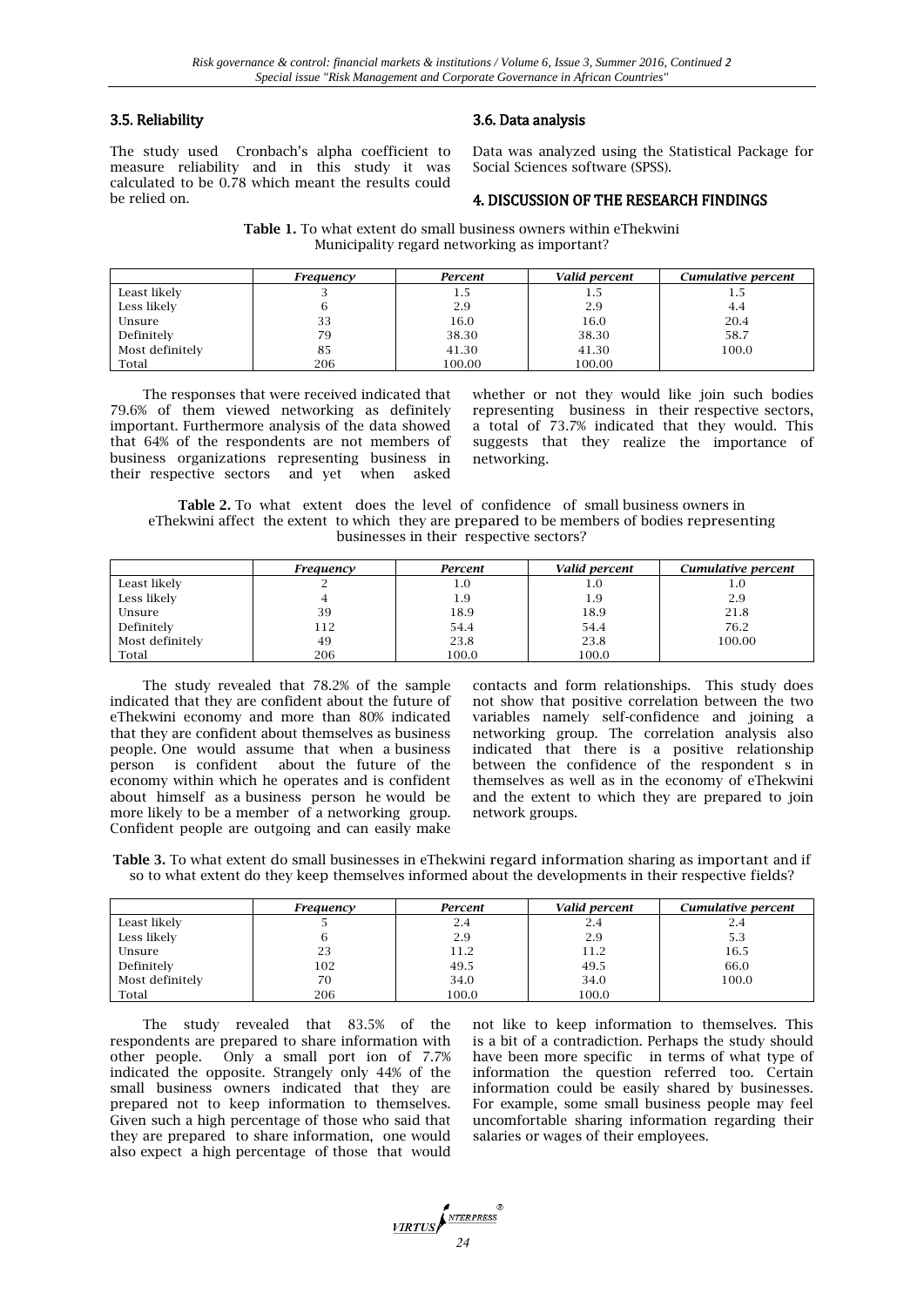| <b>Table 4.</b> To what extent do small businesses in eThekwini keep information to themselves? |  |
|-------------------------------------------------------------------------------------------------|--|
|-------------------------------------------------------------------------------------------------|--|

|                 | Frequency | Percent | Valid percent | Cumulative percent |
|-----------------|-----------|---------|---------------|--------------------|
| Least likely    | 30        | 14.6    | 14.6          | 14.6               |
| Less likely     | 62        | 30.0    | 30.0          | 44.7               |
| Unsure          | 44        | 21.4    | 21.4          | 66.0               |
| Definitely      | 44        | 21.4    | 21.4          | 87.4               |
| Most definitely | 26        | 12.6    | 12.6          | 100.0              |
| Total           | 206       | 100.0   |               |                    |

The results indicated that there is a small percentage that likes to keep such information to themselves. An inference could be made that

small business owners in eThekwini regard information sharing as very important.

**Table 5.** To what extent do business owners and senior managers in eThekwini regard developing themselves as their main responsibility or they feel they have to be assisted by the Government to a large extent?

|                 | Frequency | Percent | Valid percent | Cumulative percent |
|-----------------|-----------|---------|---------------|--------------------|
| Least likely    | 15.0      | 7.3     | 7.3           | 7.3                |
| Less likely     | 10.0      | 4.9     | 4.9           | 12.2               |
| Unsure          | 4.0       | 1.9     | 1.9           | 14.1               |
| Definitely      | 100.0     | 48.5    | 48.5          | 62.6               |
| Most definitely | 77.0      | 37.4    | 37.4          | 100.0              |
| Total           | 206       | 100.0   | 100.0         |                    |

The study indicated that 86% of the respondents take initiative to develop themselves. The questionnaire showed a limitation with regards to this question because it did not contain any question that could indicate the extent to which respondents feel they have to be assisted by the Government in order to develop themselves. There is a question in the questionnaire that relates to the extent to which government department s should brief respondent s on issues relating to their

respective industries. It could be argued that this question does not really relate to the above research question. One could take initiative to develop oneself but still strongly fee l that Government departments must brief them on important issues relating to one's business. Relying on the available information an inference could be made that small business owners in eThekwini regard developing themselves as their main responsibility.

**Table 6.** To what extent do small business owners in eThekwini recognize the possible benefits that could be derived from cooperating with other players in their respective sectors?

|                 | Frequency | Percent | Valid percent | Cumulative percent |
|-----------------|-----------|---------|---------------|--------------------|
| Least likely    | 10        | 4.9     | 4.9           | 4.9                |
| Less likely     | 15        | 7.3     | 7.3           | 12.2               |
| Unsure          | 45        | 21.8    | 21.8          | 34.0               |
| Definitely      | 99        | 48.0    | 48.0          | 82.0               |
| Most definitely | 37        | 18.0    | 18.0          | 18.0               |
| Total           |           | 100.0   | 100.0         |                    |

The respondents were asked to indicate the extent to which cooperation with other players in their respective sectors would enhance the success of their businesses. Approximately 66% of the respondents indicated that such cooperation with other business players in the industry would enhance the success of their businesses. There was another question where the respondents had to indicate the extent to which they are tempted to collaborate with their competitors. The result indicated that only 35% were tempted to collaborate with their competitors. This creates some doubt as to whether or not the word competitors was used synonymously as the phrase 'other players in the industry '. If these two were not used synonymously then an inference could be made that small business owners in eThekwini recognize the possible benefits that could be derived from cooperating with other players in

the industry. If they were used synonymously then it would be difficult to comment on the above research question because the result would contradict themselves.

#### 4.1. To what extent does the number of employees the small business owners have affect the extent to which they network?

When the correlations of variables were done the study revealed that there was no correlation between the number of employees the respondents have and the extent to which they are willing to join organization representing bodies like theirs. An inference could be made that the extent to which business owners and senior managers in eThekwini network, is not affected by the number of employees they employ.

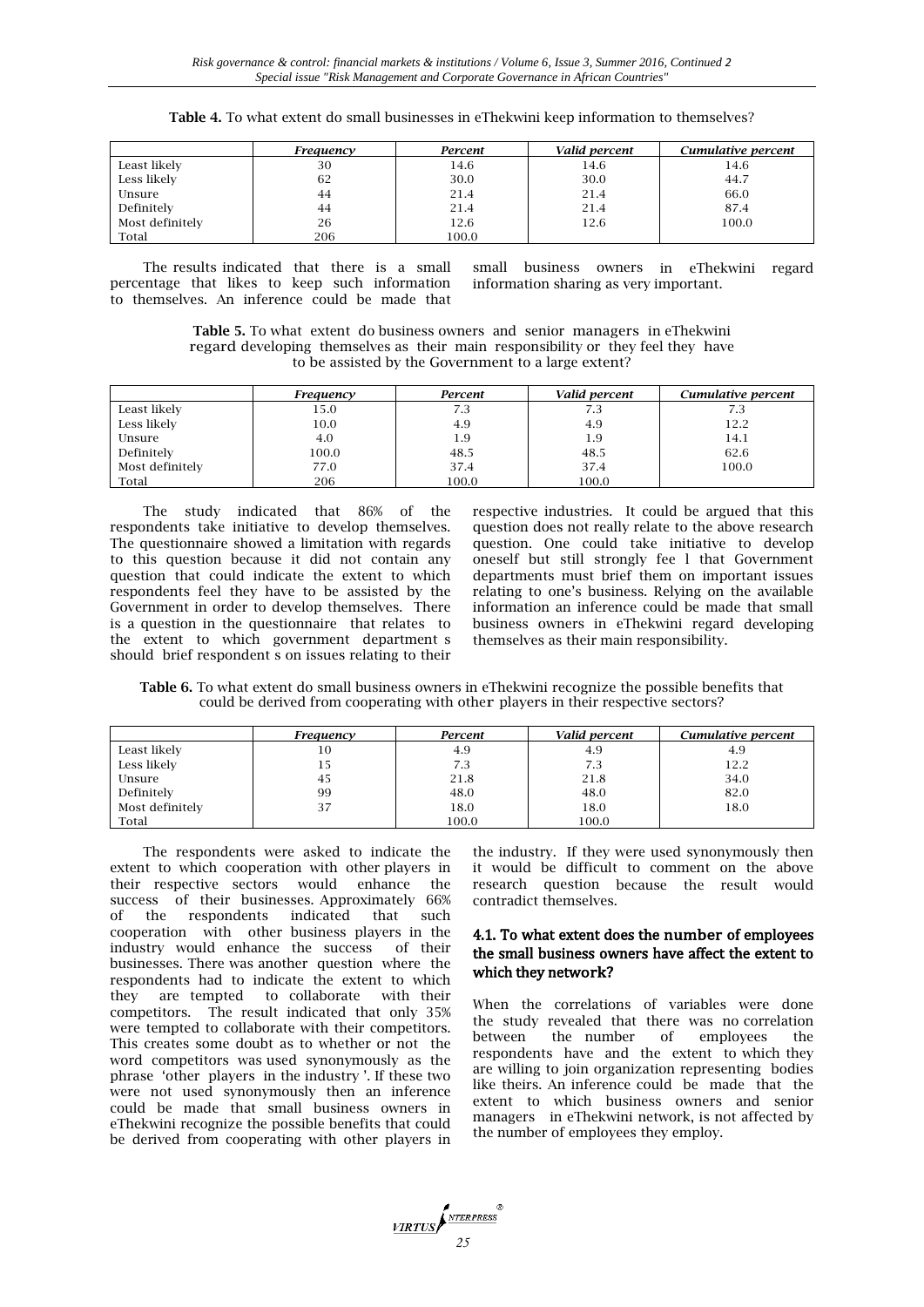|                 | Frequency | Percent | Valid percent | Cumulative percent |
|-----------------|-----------|---------|---------------|--------------------|
| Least likely    | 20        | 9.7     | 9.7           | 9.7                |
| Less likely     | 35        | 17.0    | 17.0          | 26.7               |
| Unsure          | 28        | 13.6    | 13.6          | 40.3               |
| Definitely      | 81        | 39.3    | 39.3          | 79.6               |
| Most definitely | 42        | 20.4    | 20.4          | 100.0              |
| Total           | 206       | 100.0   | 100.0         |                    |

**Table 7.** To what extent do small business owners in eThekwini talk to their competitors?

The respondents had to indicate the extent to which they talk to competitors. Only 9% indicated that they do not at all talk to their competitors, however, almost 60% of them indicated that they

talk to their competitors. An inference could then be made that business owners in eThekwini talk to their competitors.

**Table 8.** To what extent has technological changes contributed to the success of eThekwini businesses and to what extent do the managers keep themselves informed of new technological changes?

|                 | Frequency | Percent | Valid percent | Cumulative percent |
|-----------------|-----------|---------|---------------|--------------------|
| Least likely    |           | 1.9     | 1.9           | 1.9                |
| Less likely     |           | 1.5     | 1.5           | 3.4                |
| Unsure          | 39        | 18.9    | 18.9          | 22.3               |
| Definitely      | 99.0      | 48.1    | 48.1          | 70.4               |
| Most definitely | 61.0      | 29.6    | 29.6          | 100.0              |
| Total           |           | 100.0   | 100.0         |                    |

The analysis of the data obtained from the respondents suggests that in eThekwini technological changes have hugely contributed to the success of the businesses. respondents that indicated the extent to which technology has contributed to the success of their businesses 80.5% of them indicated that indeed technological changes contributed positively. Data analysis also indicates that 78% of the respondents keep themselves informed of technological developments in their respective sectors. An inference could then be made that small business owners in eThekwini keep have benefited from technological changes and also keep themselves informed of new technological changes.

## 4. RECOMMENDATIONS

Based on the analysis of the data obtained from the respondent s the following recommendations are made:

It is recommended to the Durban Chamber of Commerce as an organization whose members come from the different sectors of eThekwini economy, to play a major role in promoting the concept of networking. This it could do by making it a condition that each member join a network group or give membership fee discounts to those who are network group members.

Literature review showed that network support increases the probability of survival and growth. It is therefore recommended that new entrepreneurs join network groups to increase the probability of survival. This would help them refer to a broad and diverse social network thus increasing their chances of survival and profitability.

The study revealed that there is a positive correlation between the respondent s' business success and their confidence in themselves. As a major of boos ting business confidence a recommendation is made that small business owners in eThekwini send their employees to seminars, courses, and other relevant institutions that specialize in confidence boosting.

It is recommended that business owners must encourage their employees to join online business networking groups. Such online networking could be used until one is confident enough to go out and meet other business people in person. Networking online is even more important to new entrepreneurs and small and medium enterprises since they probably have less available time than big business owners.

It is recommended that Government department must brief business owners and senior managers on issues relating to their respective fields. Such briefing sessions as mentioned above could encourage interaction among Business people thereby increasing the probability of them forming networking groups.

#### 5. CONCLUSIONS

The study was also able to address the critical research questions. The study showed that the business people in eThekwini realize the importance of networking to them as business people. The research revealed that there is a positive correlation between the confidence of the business owners and senior managers and the extent to which they would like to join bodies representing businesses like theirs. The study also showed that networking is not affected by age of the business owners and senior managers. This means that business owners and senior managers of all ages can engage in networking. The study showed that while business people realize the importance of networking they nevertheless do not engage in it as much as they should. The study also revealed that although business people may see themselves as not withholding business information they nevertheless do. Business organizations as well as individuals should regard networking as a necessity not a luxury.

#### REFERENCES

1. Al-Mommani, K., Alf-Afifi,. & Mahfuz, M.A. 2015. The Impact of Social Networks on Maximizing the

NTERPRESS **VIRTUS**